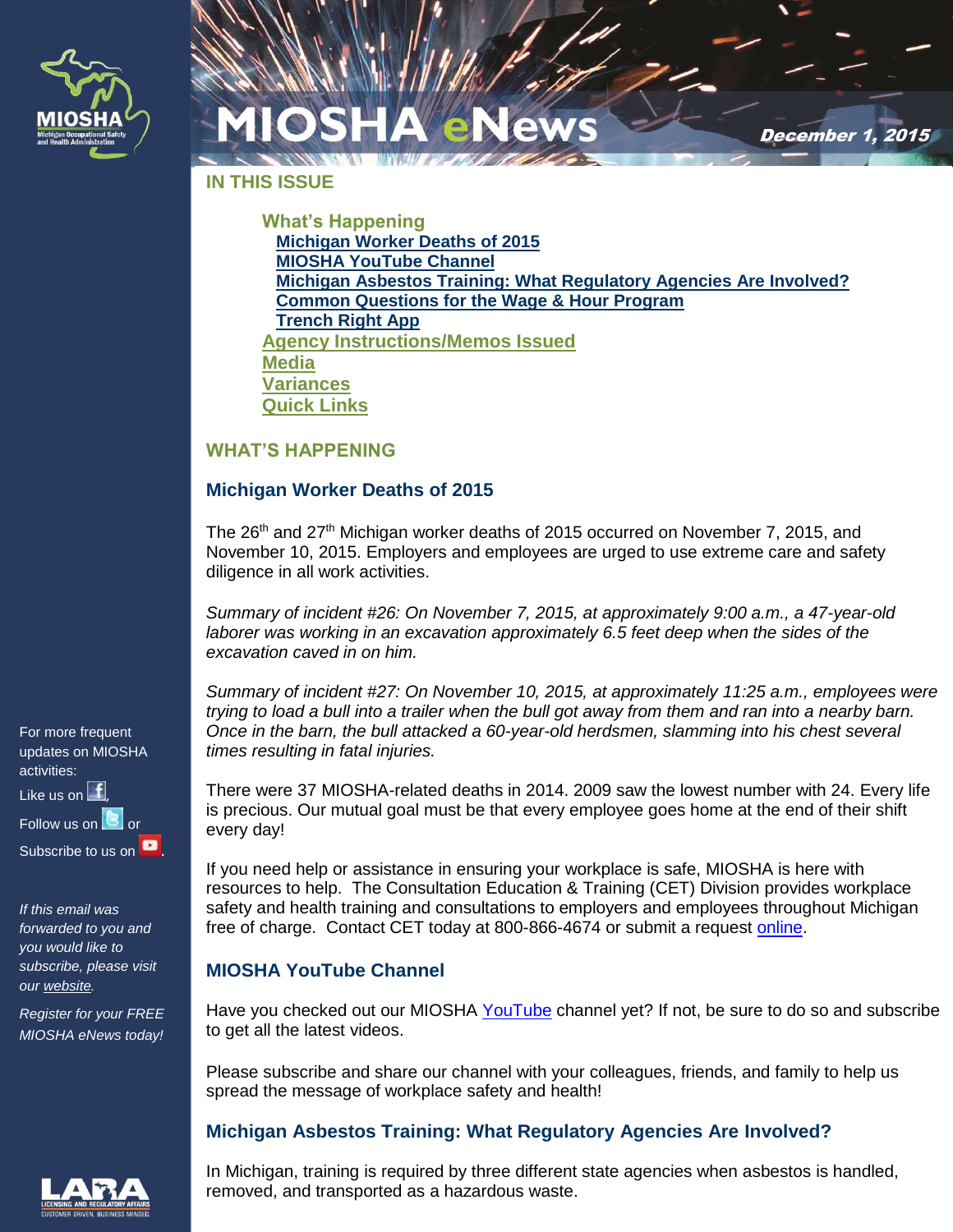The Department of Licensing and Regulatory Affairs, MIOSHA Asbestos Program, requires that asbestos supervisors (competent person) and workers be trained as specified by the Asbestos Workers Accreditation Act (Act 440 of 1988) and the MIOSHA asbestos regulations for general industry (Part 305) and construction (Part 602). For more information about training requirements, contact the MIOSHA Asbestos Program at 517-284-7680 or visit their website at [www.michigan.gov/asbestos.](http://www.michigan.gov/asbestos)

The Department of Environmental Quality, Asbestos National Emission Standards for Hazardous Air Pollutants (NESHAP) Program requires at least one trained supervisor be present when asbestos-containing material is stripped, removed, disturbed, or otherwise handled. Additional information is available at [www.epa.gov/asbestos](http://www.epa.gov/asbestos) and [www.michigan.gov/air.](http://www.michigan.gov/air)

Asbestos, transported for disposal as a hazardous material, is regulated under 49 CFR Parts 100-185. The Hazardous Materials and Investigations Unit of the MSP is responsible for enforcing these U.S. Department of Transportation's regulations regarding shipping and transporting of packaged materials by highway. Employers are required to certify and document that employees who transport asbestos receive training. Questions related to the transportation of asbestos can be addressed by the U.S. Department of Transportation's Hazmat Information Center at 202-467-4922. Additional information is available at <http://phmsa.dot.gov/hazmat>.

## <span id="page-1-0"></span>**Common Questions for the Wage & Hour Program**

The Wage and Hour Program enforces Act 390 Michigan Payment of Wage and Fringe Benefits, the Workforce Opportunity Wage Act (minimum wage and overtime law) and Act 166 Prevailing Wage on State Funded Construction Projects. Wage and Hour receives about 130 calls per day. Callers with technical questions are referred to speak with the Wage and Hour investigator on phone duty.

#### How many hours a day can an employer have me work without a break or a lunch?

None of the laws enforced by Wage and Hour require a break or lunch for an employee over the age of 18. Questions about breaks for employees under the age of 18 should be referred to the Michigan Department of Education at 517-335-6041.

#### I quit my job or was fired from my job. When should I receive my paycheck?

When an employee quits or is fired wages should be paid on the next regular payday. Employees involved in hand harvesting that are fired must be paid within one day.

#### When is minimum wage going up?

On January 1, 2016, minimum wage will increase to \$8.50 per hour. 30 days before the increase, Wage and Hour will have the updated posters and handouts available.

### I have unused sick or vacation days. Does my employer have to pay me for those days?

Vacation pay, sick pay, holiday pay, authorized expenses and bonuses are all defined as fringe benefits pursuant to the employer's written policy or written contract. Wage and Hour can only enforce what is in writing. If there is no written policy or contract, there is no requirement that these fringe benefits be paid.

### How do I file a claim for unpaid wages, fringe benefits, minimum wage, overtime or prevailing wage?

Wage claims can be filed online at [www.michigan.gov/wageclaim](http://www.michigan.gov/wageclaim) or by calling Wage and Hour at 855-464-9243 and asking for a claim form to be mailed. If an employee or an employer has questions about the three Acts enforced by Wage and Hour, they can call our office and speak to